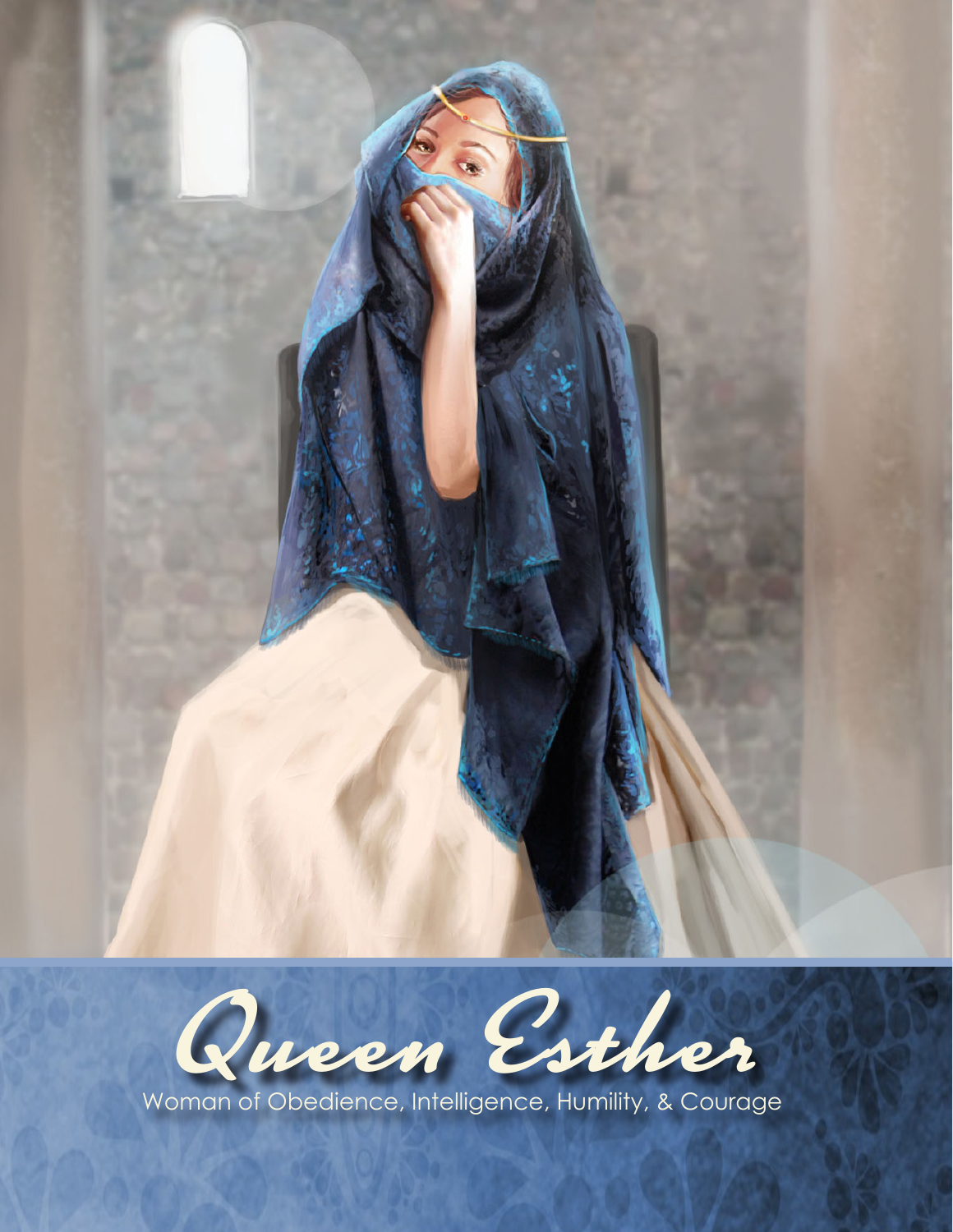The Story of Queen Esther

### *Esther 1: 1-6*

#### **Queen Vashti Deposed**

This is what happened during the time of Xerxes, the Xerxes who ruled over 127 provinces stretching from India to Cush. At that time King Xerxes reigned from his royal throne in the citadel of Susa, and in the third year of his reign, he gave a banquet for all his nobles and officials. The military leaders of Persia and Media, the princes, and the nobles of the provinces were present.

For a full 180 days he displayed the vast wealth of his kingdom and the splendor and glory of his majesty. When these days were over, the king gave a banquet, lasting seven days, in the enclosed garden of the king's palace, for all the people from the least to the greatest who were in the citadel of Susa.

#### *Esther 1:10-22*

On the seventieth day, when King Xerxes was in high spirits from the wine, he commanded the seven eunuchs who served him to bring before him Queen Vashti, wearing her royal crown, in order to display her beauty to the people and nobles, for she was lovely to look at. But when the attendants delivered the King's command, Queen Vashti refused to come. Then the king became furious and burned with anger.

Since it was customary for the king to consult experts in matters of law and justice, he spoke with the wise men who understood the times and were closest to the king – Karshena, Shethar, Admantha, Tarshish, Meres, Marsina and Memukan, the seven nobles of Persia and Media who had special access to the king and were highest in the kingdom. "According to law, what must be done to Queen Vashti?" he asked. "She has not obeyed the command of King Xerxes that the eunuchs have taken to her."

Then Memukan replied in the presence of the king and the nobles, "Queen Vashti has done wrong, not only against the king, but also against all the nobles and the peoples of all the provinces of King Xerxes. For the queen's conduct will become known to all the women, and so they will despise their husbands and say, 'King Xerxes commanded Queen Vashti to be brought before him, but she would not come. This very day the Persian and Median women of the nobility who have heard about the queen's conduct will respond to all the king's nobles in the same way. There will be no end of disrespect and discord."

"Therefore, if it pleases the king, let him issue a royal decree and let it be written in the laws of Persia and Media, which cannot be repealed, that Vashti is never again to enter the presence of King Xerxes. Also let the king give her royal position to someone else who is better than she. Then when the king's edict is proclaimed throughout all his vast realm, all the women will respect their husbands from the least to the greatest."

The king and his nobles were pleased with this advice, so the king did as Memukan proposed. He sent dispatches to all parts of the kingdom, to each province in its own script and to each people in their own language, proclaiming that every man should be ruler over his own household, using his native tongue.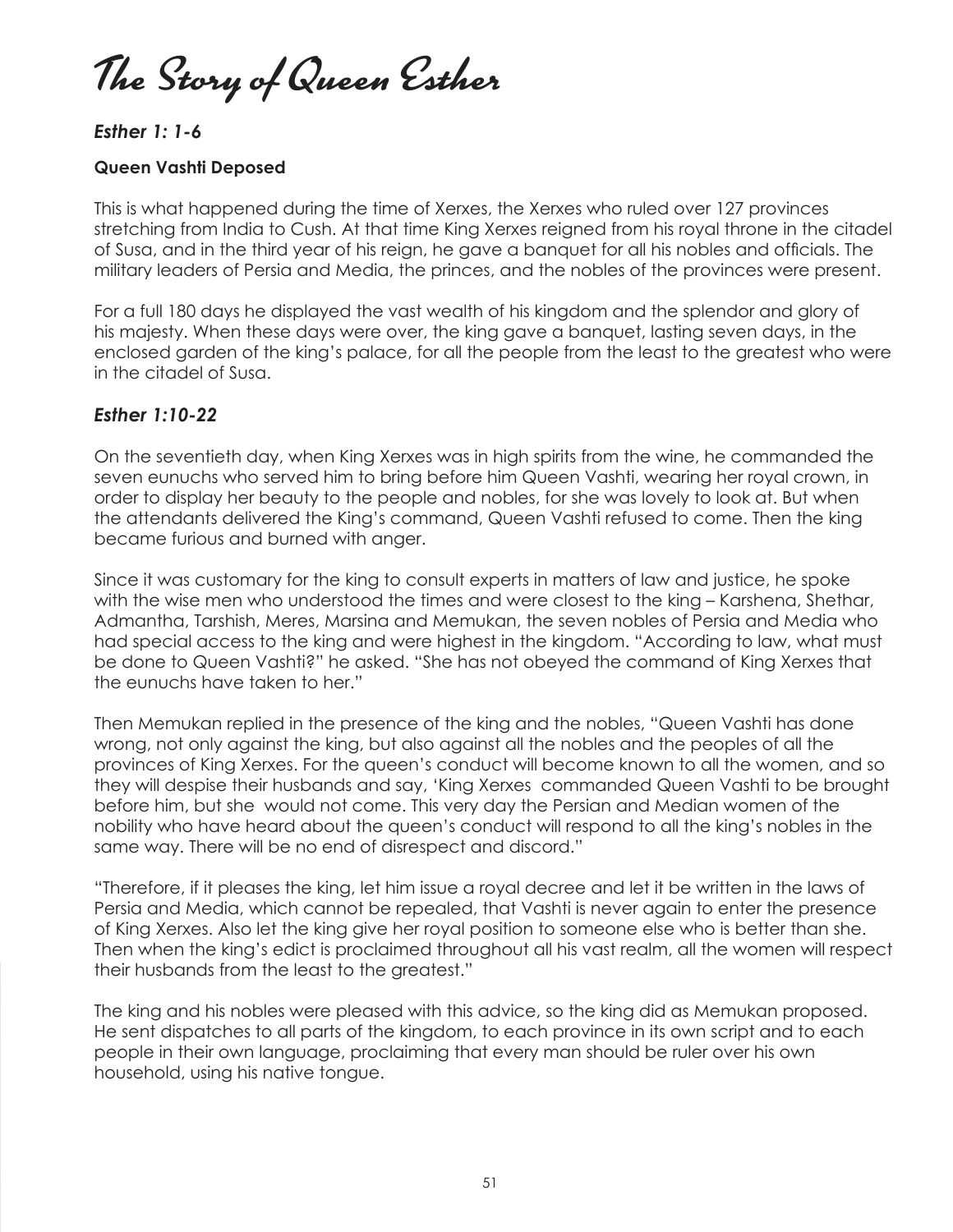## *Esther 2:1-18*

#### **Esther Made Queen**

Later when King Xerxes' fury had subsided, he remembered Vashti and what she had done and what he had decreed about her. Then the king's personal attendants proposed, "Let a search be made for beautiful young virgins for the king. Let the king appoint commissioners in every province of his realm to bring all these beautiful young women into the harem of the citadel of Susa. Let them be placed under the care of Hegai, the king's eunuch, who is in charge of the women; and let beauty treatments be given to them. Then let the young woman who pleases the king be queen instead of Vashti." The advice appealed to the king and he followed it.

Now there was in the citadel of Susa a Jew of the tribe of Benjamin, named Mordacai son of Jair, the son of Shimei, the son of Kish, who had been carried into exile from Jerusalem by Nebuchadnezzar king of Babylon, among those taken captive with Jehoiachin king of Judah. Mordecai had a cousin named Hadassah, who he had brought up because she had neither father nor mother. This young woman, who was also known as Esther, had a lovely figure and was beautiful. Mordecai had taken her as his own daughter when her father and mother died.

When the king's order and edict had been proclaimed, many young women were brought to the citadel of Susa and put under the care of Hegai. Esther also was taken to the king's palace and entrusted to Hegai, who had charge of the harem. She pleased him and won his favor. Immediately he provided her with her beauty treatments and special food. He assigned to her seven female attendants selected from the king's palace and moved her and her attendants into the best place in the harem. Esther had not revealed her nationality and family background, because Mordecai had forbidden her to do so. Every day he walked back and forth near the courtyard of the harem to find out how Esther was and what was happening to her.

Before a young woman's turn came to go in to King Xerxes, she had to complete twelve months of beauty treatments prescribed for the women, six months with oil of myrrh and six with perfumes and cosmetics. And this is how she would go to the king. Anything she wanted was given to her to take with her from the harem to the king's palace. In the evening she would go there and in the morning return to another part of the harem to the care of Shaashgaz, the king's eunuch who was in charge of the concubines. She would not return to the king unless he was pleased with her and summoned her by name.

When the turn came for Esther (the young woman Mordecai had adopted, the daughter of his uncle Abihail) to go to the king, she asked for nothing other than what Hegai, the king's eunuch, who was in charge of the harem, suggested. And Esther won the favor of everyone who saw her. She was taken to King Xerxes in the royal residence in the tenth month, the month of Tebeth, in the seventh year of his reign. Now the king was attracted to Esther more than to any of the other women, and she won his favor and approval more than any of the other virgins. So he set a royal crown on her head and made her queen instead of Vashti. And the king gave a great banquet, Esther's banquet, for all his nobles and officials. He proclaimed a holiday throughout the provinces and distributed gifts with royal liberality.

#### **Mordacai Uncovers a Conspiracy**

When the virgins were assembled again, Mordecai was sitting at the king's gate. But Esther had kept secret her family background and nationality just as Mordecai had told her to do, for she continued to follow Mordecai's instructions as she had done when he was bringing her up. During the time Mordecai was sitting at the king's gate, Bigthana and Teresh, two of the king's officers who guarded the doorway, became angry and conspired to assassinate King Xerxes.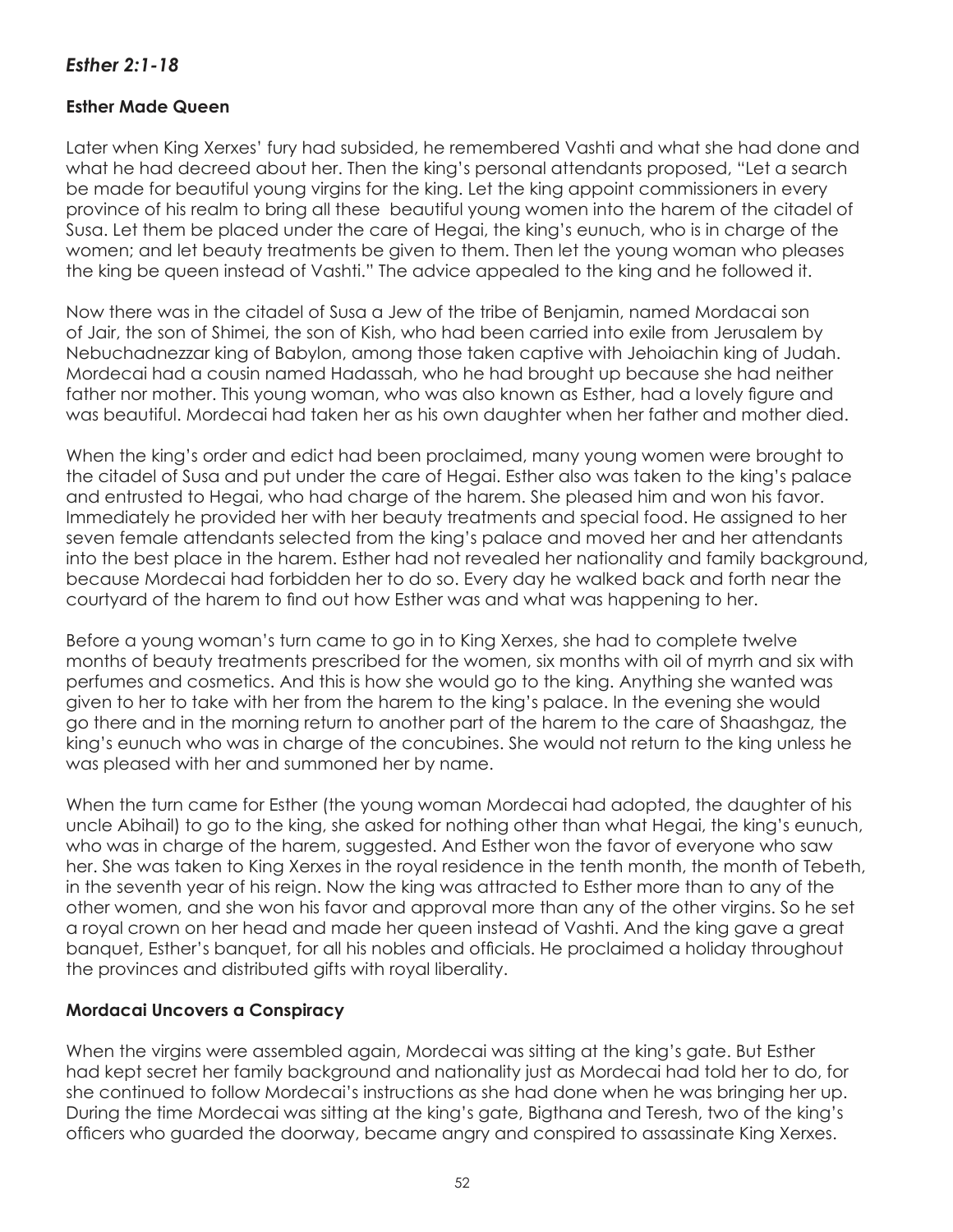But Mordecai found out about the plot and told Queen Esther, who in turn reported it to the king, giving credit to Mordecai. And when the report was investigated and found to be true, the two officials were impaled on poles. All this was recorded in the book of the annals in the presence of the king.

## *Esther 3:1-15*

## **Haman's Plot to Destroy the Jews**

After these events, King Xerxes honored Haman, son of Hammedatha the Agagite, elevating him and giving him a seat of honor higher than that of all the other nobles. All the royal officials at the king's gate knelt down and paid honor to Haman, for the king had commanded this concerning him. But Mordecai would not kneel down or pay him honor.

Then the royal officials at the king's gate asked Mordecai, "Why do you disobey the king's command?" Day after day they spoke to him, but he refused to comply. Therefore they told Haman about it to see whether Mordecai's behavior would be tolerated, for he had told them he was a Jew. When Haman saw that Mordecai would not kneel down or pay him honor, he was enraged. Yet having learned who Mordecai's people were, he scorned the idea of killing only Mordecai. Instead Haman looked for a way to destroy all Mordecai's people, the Jews, throughout the whole kingdom of Xerxes.

In the twelfth year of King Xerxes, in the first month, the month of Nisan, the pur (that is, the lot) was cast in the presence of Haman to select a day and month. And the lot fell on the twelfth month, the month of Adar. Then Haman said to King Xerxes, "There is a certain people dispersed among the peoples in all the provinces of your kingdom who keep themselves separate. Their customs are different from those of all other people, and they do not obey the king's laws; it is not in the king's best interest to tolerate them. If it pleases the king, let a decree be issued to destroy them, and I will give ten thousand talents of silver to the king's administrators for the royal treasury."

So the king took his signet ring from his finger and gave it to Haman, son of Hannedatha the Agagite, the enemy of the Jews. "Keep the money," the king said to Haman, "and do with the people as you please." Then on the thirteenth day of the first month the royal secretaries were summoned. They wrote out in the script of each province and in the language of each people all Haman's orders to the king's satraps, the governors of the various provinces and the nobles of the various peoples. These were written in the name of King Xerxes himself and sealed with his own ring. Dispatches were sent by couriers to all the king's provinces with the order to destroy, kill, and annihilate all the Jews – young and old, women and children – on a single day, the thirteenth day of the twelfth month, the month of Adar, and to plunder their goods. A copy of the test of the edict was to be issued as law in every province and made known to the people of every nationality so they would be ready for that day. The couriers went out, spurred on by the king's command, and the edict was issued in the citadel of Susa. The king and Haman sat down to drink, but the city of Susa was bewildered.

## *Esther 4:1-17*

#### **Mordecai Persuades Esther to Help**

When Mordecai learned of all that had been done, he tore his clothes, put on sackcloth and ashes, and went out into the city, wailing loudly and bitterly. But he went only as far as the king's gate because no one clothed in sackcloth was allowed to enter it. In every province to which the edict and order of the king came, there was great mourning among the Jews, with fasting, weeping, and wailing. Many lay in sackcloth and ashes.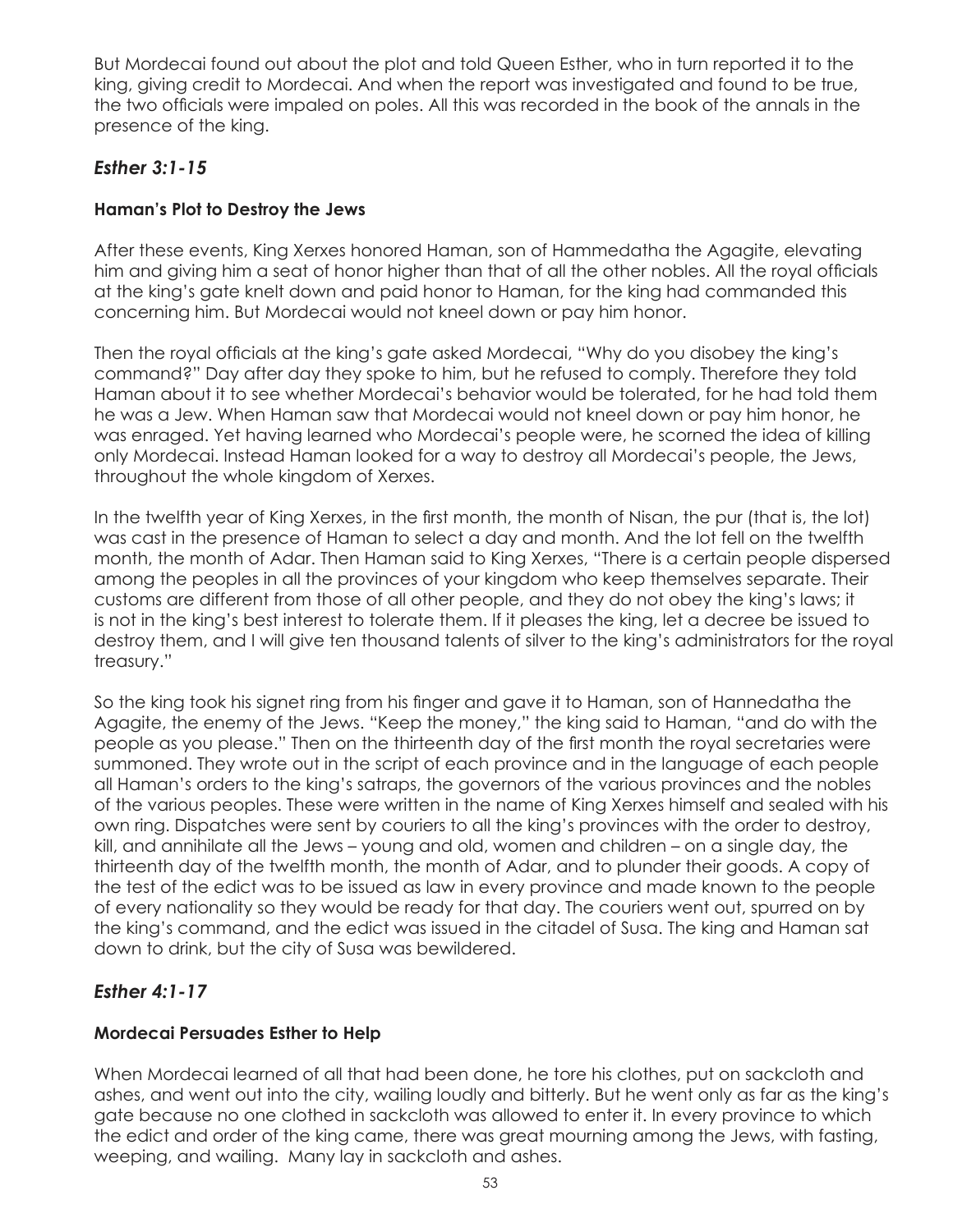When Esther's eunuchs and female attendants came and told her about Mordecai, she was in great distress. She sent clothes for him to put on instead of his sackcloth, but he would not accept them. Then Esther summoned Hathak, one of the king's eunuchs assigned to attend her, and ordered him to find out what was troubling Mordecai and why. So Hathak went out to Mordecai in the open square of the city in front of the king's gate.

Mordecai told him everything that had happened to him, including the exact amount of money Haman had promised to pay into the royal treasury for the destruction of the Jews. He also gave him a copy of the test of the edict for their annihilation, which had been published in Susa, to show to Esther and explain it to her, and he told him to instruct her to go into the king's presence to beg for mercy and plead with him for her people.

Hathak went back and reported to Esther what Mordecai had said. Then she instructed him to say to Mordecai, "All the king's officials and the people of the royal provinces know that for any man or woman who approaches the king in the inner court without being summoned the king has but one law; that they be put to death unless the king extends the gold scepter to them and spares their lives. But thirty days have passed since I was called to go to the king."

When Esther's words were reported to Mordecai, he sent back this answer: "Do not think that because you are in the king's house you alone of all the Jews will escape. For if you remain silent at this time, relief and deliverance for the Jews will arise from another place, but you and your father's family will perish. And who knows but that you have come to royal position for such a time as this?" Then Esther sent this reply to Mordecai: "Go, gather together all the Jews who are in Susa, and fast for me. Do not eat or drink for three days, night or day. I and my attendants will fast as you do. When this is done, I will go to the king, even though it is against the law. And if I perish, I perish." So Mordecai went away and carried out all of Esther's instructions.

## *Esther 5:1-8*

On the third day Esther put on her royal robes and stood in the inner court of the palace, in front of the king's hall. The king was sitting on his royal throne in the hall, facing the entrance. When he saw Queen Esther standing in the court, he was pleased with her and held out to her the gold scepter that was in his hand. So Esther approached and touched the tip of the scepter. Then the king asked, "What is it, Queen Esther? What is your request? Even up to half the kingdom, it will be given to you."

"If it pleases the king," replied Esther, "let the king, together with Haman, come today to a banquet I have prepared for him." "Bring Haman at once," the king said, "so that we may do what Esther asks." So the king and Haman went to the banquet Esther had prepared. As they were drinking wine, the king again asked Esther, "Now what is your petition? It will be given you. And what is your request? Even up to half the kingdom, it will be granted." Esther replied, "My petition and my request is this… If the king regards me with favor and if it pleases the king to grant my petition and fulfill my request, let the king and Haman come tomorrow to the banquet I will prepare for them. Then I will answer the king's question."

## *Esther 5:9-14*

Haman went out that day happy and in high spirits. But when he saw Mordecai at the king's gate and observed that he neither rose nor showed fear in his presence, he was filled with rage against Mordecai. Nevertheless, Haman restrained himself and went home. Calling together his friends and Zeresh, his wife, Haman boasted to them about his vast wealth, his many sons, and all the ways the king had honored him and how he had elevated him above the other nobles and officials.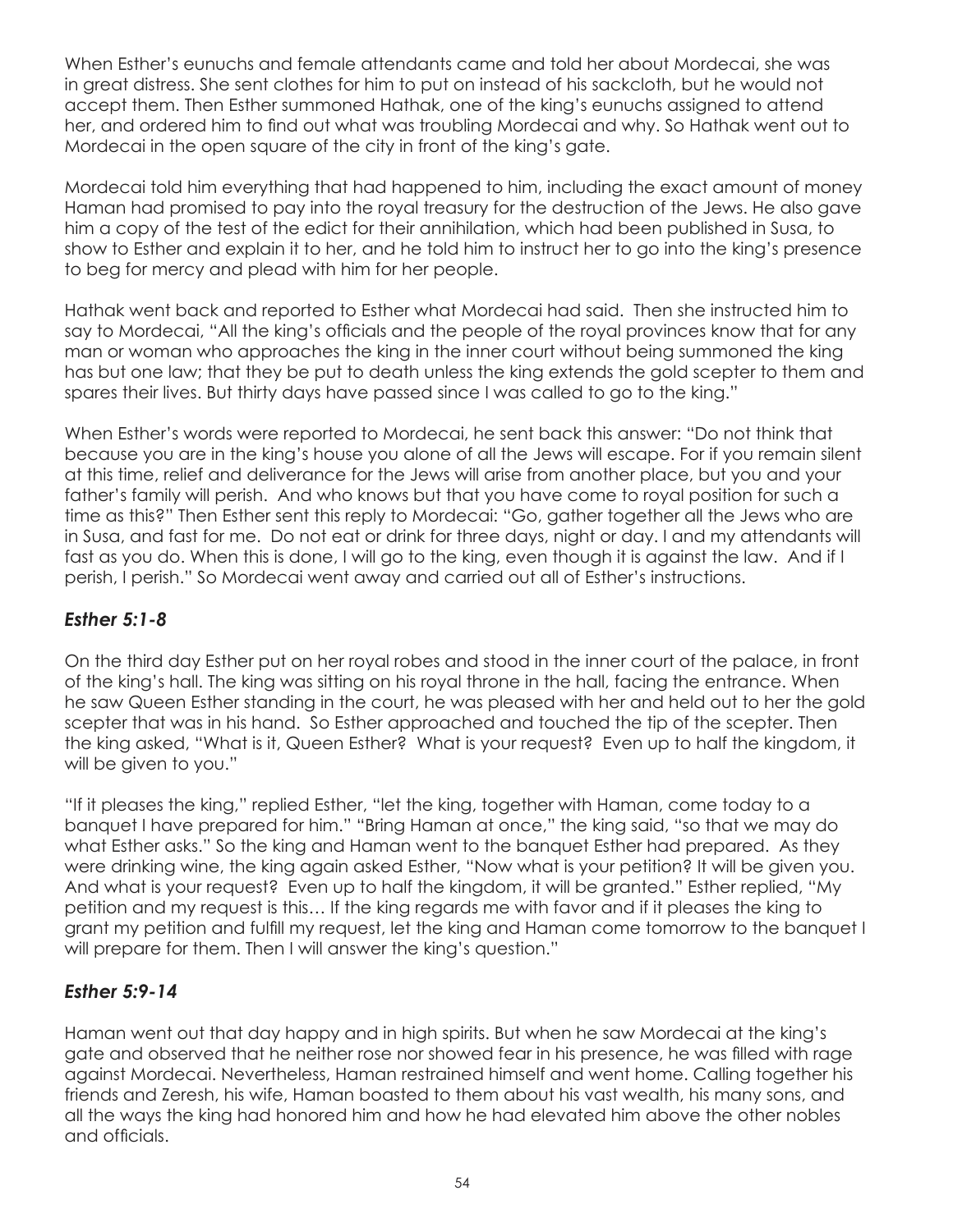"And that's not all," Haman added. "I'm the only person Queen Esther invited to accompany the king to the banquet she gave. And she has invited me along with the king tomorrow. But all this gives me no satisfaction as long as I see that Jew Mordecai sitting at the king's gate. His wife Zeresh and all his friends said to him, "Have a pole set up, reaching to a height of fifty cubits, and ask the king in the morning to have Mordecai impaled on it. Then go with the king to the banquet and enjoy yourself." This suggestion delighted Haman, and he had the pole set up.

## *Esther 6:1-14*

## **Mordecai Honored**

That night the king could not sleep; so he ordered the book of chronicles, the record of his reign, to be brought in and read to him. It was found recorded there that Mordecai had exposed Bigthana and Teresh, two of the king's officers who guarded the doorway, who had conspired to assassinate King Xerxes.

"What honor and recognition has Mordecai received for this?" the king asked. "Nothing has been done for him," his attendants answered. The king said, "Who is in the court?" Now Haman had just entered the outer court of the palace to speak to the king about impaling Mordecai on the pole he had set up for him. His attendants answered, "Haman is standing in the court." "Bring him in," the king ordered. When Haman entered, the king asked him, "What should be done for the man the king delights to honor?"

Now Haman thought to himself, "Who is there that the king would rather honor than me?" So he answered the king, "For the man the king delights to honor, have them bring a royal robe the king has worn and a horse the king has ridden, one with a royal crest placed on its head. Then let the robe and horse be entrusted to one of the king's most noble princes. Let them robe the man the king delights to honor, and lead him on the horse through the city streets, proclaiming before him, 'This is what is done for the man the king delights to honor!'"

"Go at once," the king commanded Haman. "Get the robe and the horse and do just as you have suggested for Mordecai the Jew, who sits at the king's gate. Do not neglect anything you have recommended." So Haman got the robe and the horse. He robed Mordecai, and led him on horseback through the city streets, proclaiming before him, "This is what is done for the man the king delights to honor!"

Afterward Mordecai returned to the king's gate. But Haman rushed home, with his head covered in grief, and told Zeresh his wife and all his friends everything that had happened to him. His advisers and his wife Zeresh said to him, "Since Mordecai, before whom your downfall has started, is of Jewish origin, you cannot stand against him – you will surely come to ruin!" While they were still talking with him, the king's eunuchs arrived and hurried Haman away to the banquet Esther had prepared.

## *Esther 7:1-10*

## **Haman Impaled**

So the king and Haman went to Queen Esther's banquet, and as they were drinking wine on the second day, the king again asked, "Queen Esther, what is your petition? It will be given you. What is your request? Even up to half the kingdom, it will be granted."

Then Queen Esther answered, "If I have found favor with you, Your Majesty, and if it pleases you, grant me my life - this is my petition. And spare my people - this is my request."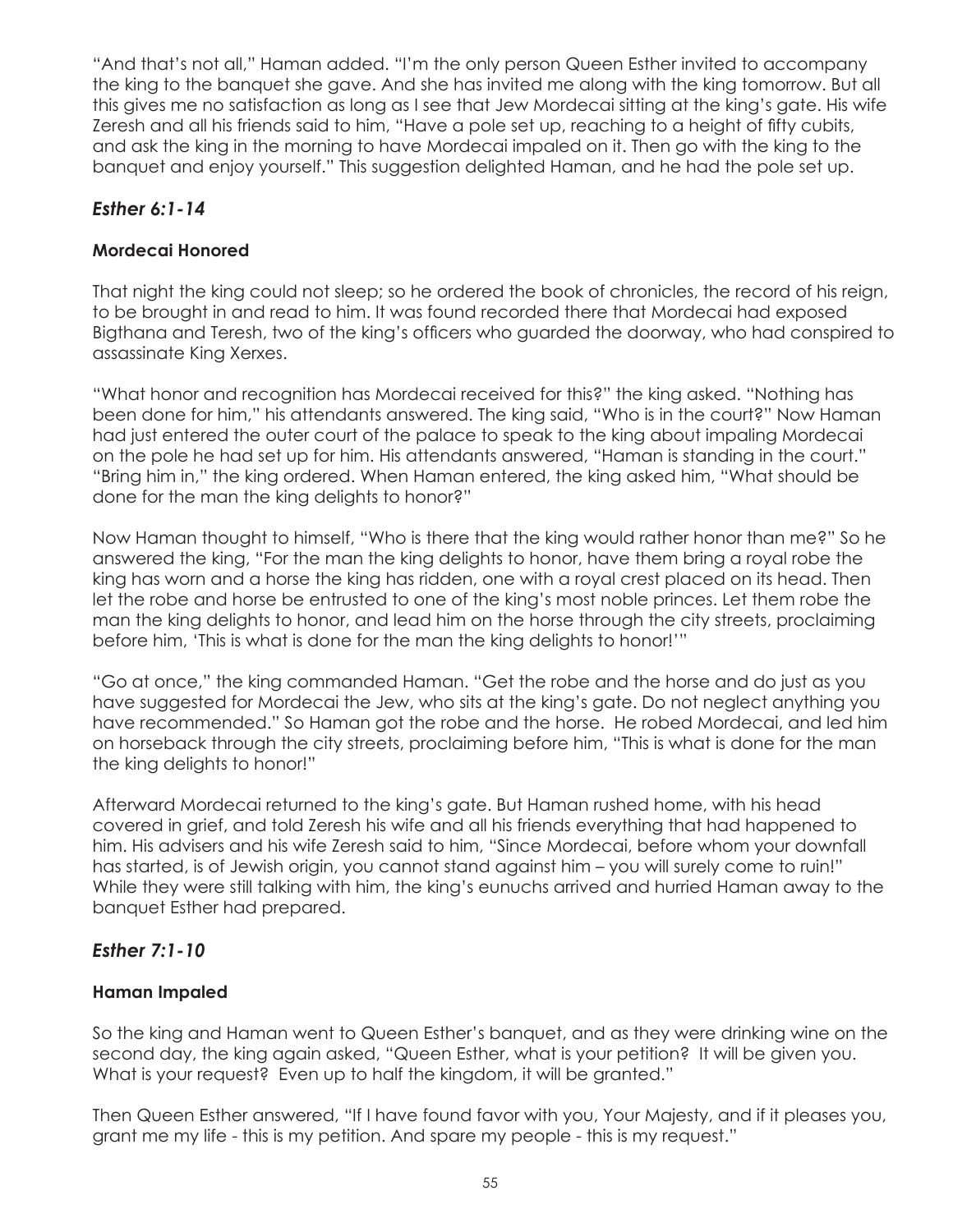"For I and my people have been sold to be destroyed, killed, and annihilated. If we had merely been sold as male and female slaves, I would have kept quiet, because no such distress would justify disturbing the king." King Xerxes asked Queen Esther, "Who is he? Where is he - the man who has dared to do such a thing?" Esther said, "An adversary and enemy! This vile Haman!"

Then Haman was terrified before the king and queen. The king got up in a rage, left his wine, and went out into the palace garden. But Haman, realizing that the king had already decided his fate, stayed behind to beg Queen Esther for his life. Just as the king returned from the palace garden to the banquet hall, Haman was falling on the couch where Esther was reclining. The king exclaimed, "Will he even molest the queen while she is with me in the house!"

As soon as the word left the king's mouth, they covered Haman's face. Then Harbona, one of the eunuchs attending the king, said, "A pole reaching to a height of fifty cubits stands by Haman's house. He had it set up for Mordecai, who spoke up to help the king." The king said, "Impale him on it!" So they impaled Haman on the pole he had set up for Mordecai. Then the king's fury subsided.

## *Esther 8:1-14*

## **The King's Edict on Behalf of the Jews**

That same day king Xerxes gave Queen Esther the estate of Haman, the enemy of the Jews. And Mordecai came into the presence of the king, for Esther had told how he was related to her. The king took off his signet ring, which he had reclaimed from Haman, and presented it to Mordecai. And Esther appointed him over Haman's estate.

Esther again pleaded with the king, falling at his feet and weeping. She begged him to put an end to the evil plan of Haman the Agagite, which he had devised against the Jews. Then the king extended the gold scepter to Esther and she arose and stood before him. "If it pleases the king, and if he regards me with favor and thinks it is the right thing to do, and if he is pleased with me, let an order be written overruling the dispatches that Haman son of Hammedatha, the Agagite, devised and wrote to destroy the Jews in all the king's provinces. For how can I bear to see disaster fall on my people? How can I bear to see the destruction of my family?", she said.

King Xerxes replied to Queen Esther and to Mordecai the Jew, "Because Haman attacked the Jews, I have given his estate to Esther, and they have impaled him on the pole he set up. Now write another decree in the king's name in behalf of the Jews as seems best to you, and seal it with the king's signet ring - for no document written in the king's name and sealed with his ring can be revoked."

At once the royal secretaries were summoned - on the twenty-third day of the third month, the month of Sivan. They wrote out all Mordecai's orders to the Jews, and to the satraps, governors, and nobles of the 127 provinces stretching from India to Cush. These orders were written in the script of each province and the language of each people and also to the Jews in their own script and language.

Mordecai wrote in the name of King Xerxes, sealed the dispatches with the king's signet ring, and sent them by mounted couriers, who rode fast horses especially bred for the king. The king's edict granted the Jews in every city the right to assemble and protect themselves, to destroy, kill, and annihilate the armed men of any nationality or province who might attack them and their women and children, and to plunder the property of their enemies. The couriers went out, spurred on by the king's command, and the edict was issued in the citadel of Susa.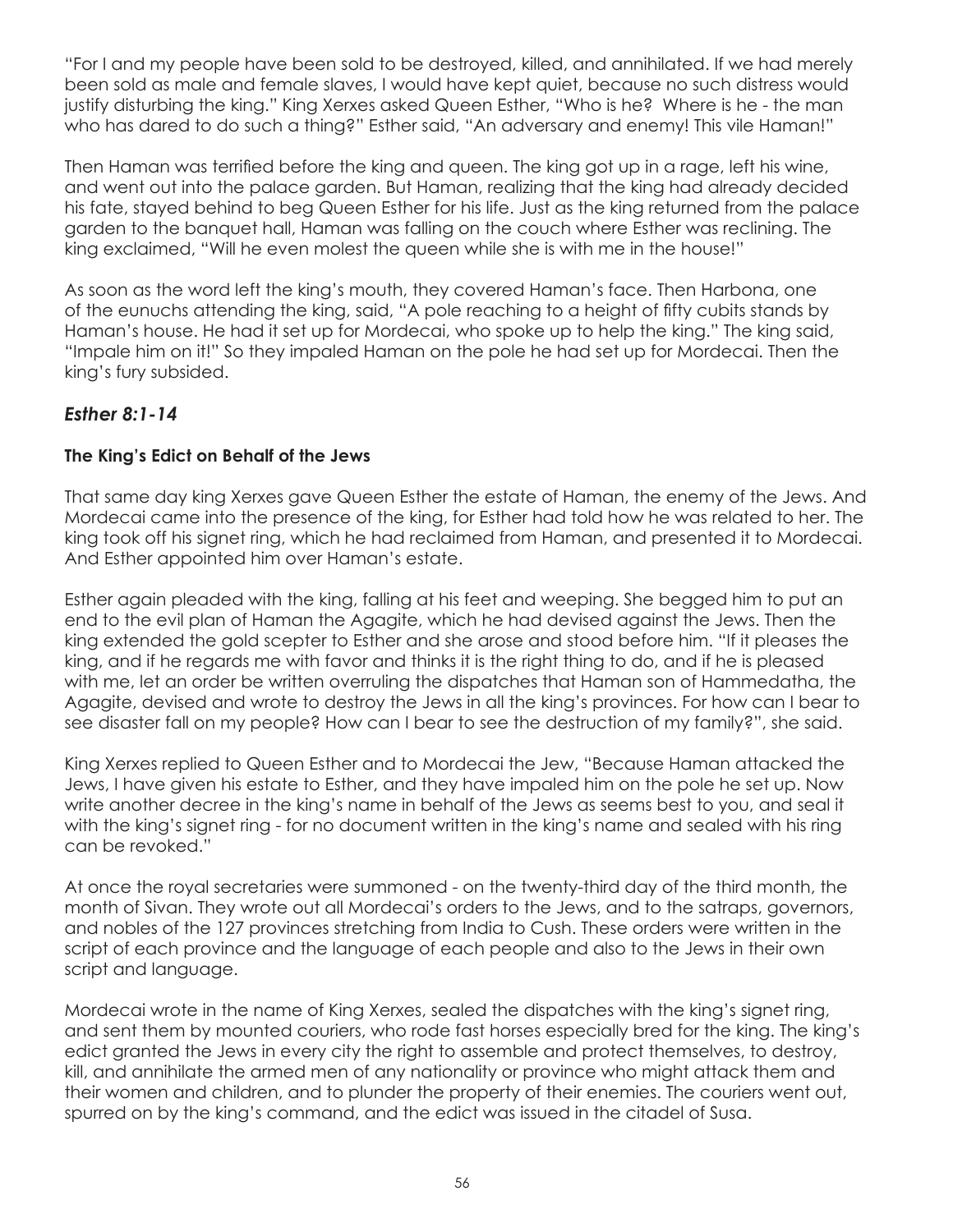## *Esther 8:15, 9:1-15*

When Mordecai left the court, he was wearing royal garments of blue and white, a large crown of gold, and a purple robe of fine linen. And the city of Susa held a joyous celebration. For the Jews it was a time of happiness and joy, gladness and honor. In every province and in every city in which the edict of the king came, there was joy and gladness among the Jews, with feasting and celebrating. And many people of other nationalities became Jews because fear of the Jews had seized them.

On the thirteenth day of the twelfth month, the month of Adar, the edict commanded by the king was to be carried out. On this day the enemies of the Jews had hoped to overpower them, but now the tables were turned and the Jews got the upper hand over those who hated them. The Jews assembled in their cities in all the provinces of King Xerxes to attack those seeking their destruction. No one could stand against them, because the people of all the other nationalities were afraid of them. And all the nobles of the provinces, the satraps, the governors and the king's administrators helped the Jews, because fear of Mordecai had seized them.

Mordecai was prominent in the palace; his reputation spread throughout the provinces, and he became more and more powerful. The Jews struck down all their enemies with the sword, killing and destroying them, and they did what they pleased to those who hated them.

# Study Guide

*The Book of Esther tells of an incredible woman who comes into her own power when she realizes the fate of her people lie in her hands. She reveals her intelligence, becomes a savvy strategist, a calculated risk taker, and a powerful and commanding leader. Risking her own life, she finds the courage to uses the gifts God gave her to save her people. Like all the women, there is much more to her story than you may have thought. Read the story of Queen Esther, and discuss the following questions.*

#### *1. What happened to Queen Vashti that left the position of queen open?*

• When she was called by the king to come and perform for his friends and show off her body and her beauty, she refused. Fearing an uprising of the other men's wives if she got away with such behavior, the king's advisors told him to take away her position as queen and give it to someone more deserving.

#### *2. What kind of a king was King Xerxes?*

• Xerxes was more a party planner than a commanding king. He was wishy-washy and let his advisors talk him into making major decisions without taking the time to investigate the facts or the repercussions.

#### *3. Since Mordecai had dealings with the king, Esther may have dreamed of being a queen when she was a young girl living in the shadow of the palace. Once she was selected to go to the palace with the other potential candidates that dream had the potential to become real. When she was taken into the harem what did she do?*

• Unlike the others who asked for special beauty products, clothing, or special foods, Esther asked for nothing additional. Because of her beauty and humble nature, she was befriended by Hegai, the head eunuch in charge of the harem. Hegai was impressed with Esther and treated her kindly. He ordered special menus for her and provided her with beauty treatments. He also assigned seven maids specially chosen from the king's palace, and he moved her and her maids into the best place in the harem.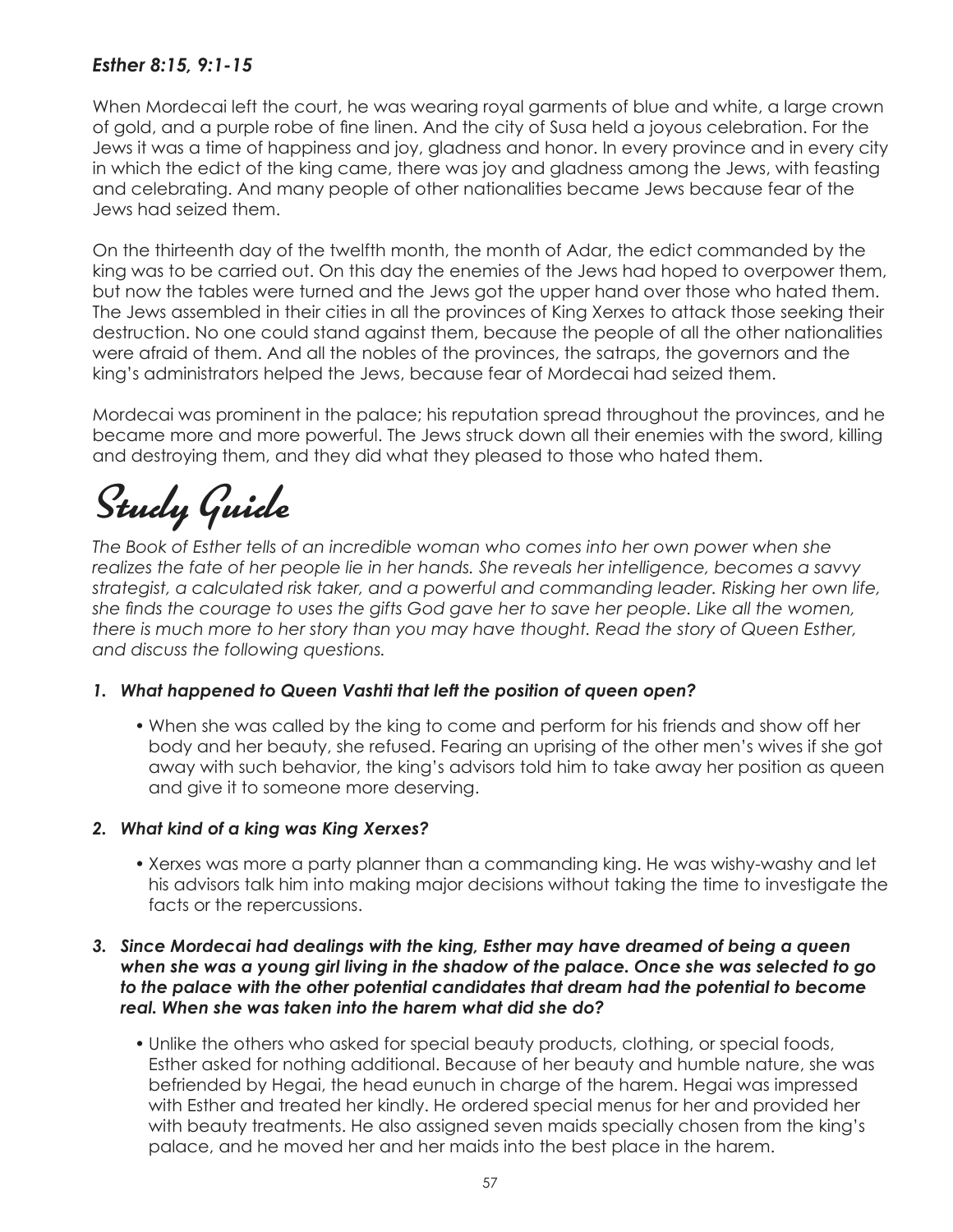- *4. Before each young woman was taken to the king's chambers, she was given the prescribed twelve month of beauty treatments. What did this consist of?*
	- The first six months consisted of bathing and massaging with oil of Myrrh. The second six months consisted of bathing and massaging with special perfume oils and ointments. Only then would the woman be considered ready for a night with the king.

### *5. What advantage did Esther have through her friendship with Hegai?*

• Hegai knew the king's likes and dislikes and he prepared her to please the king. Hegai mentored her and she did as he instructed when it was her turn to go to the king. While other women asked for extra jewelry, perfumes or clothing, Esther asked for nothing, using only what Hegai suggested. Esther's beauty and character won Xerxes heart, and he made her his queen.

#### *6. When Esther was in the harem, Mordecai came by often to check on her and see how she was doing. What did he tell her not to do and why?*

• He told her not to reveal to anyone that she was a Jew. He understood that even though Jews were allowed freedom to run businesses and even, for some, to participate in the government, they were still exiles in a land where some were descendants of their mortal enemies. It was important for the king to get to know and love Esther before he knew her as a Jew.

## *7. What act did Mordecai perform that would later save his life?*

- While at the city gate one day, Mordecai overheard two guards plotting to assassinate the king. He told Esther and asked her to pass on the information and to make sure the king knew it came from him. The king had it checked out and found it true and had the two guards impaled. The act of Mordecai preventing the king from being assassinated was recorded in the book of chronicles that would later be read and the king, who had not rewarded him, would do so at the exact moment when Haman was going to ask the king to have Mordecai impaled. Once the king showed Mordecai favor, Haman could not ask for him to be killed.
- *8. When the king appointed Haman as prime minister, everyone was ordered to bow down to him as a sign of respect. Haman was an egotistical and evil man who reveled in having people bow down to him as if he were a god. Mordecai refused to bow before him and revealed that he was a Jew and he would bow before God alone. This refusal to bow before him filled Haman with rage and hate for Mordecai. Over time his hatred of Mordecai spilled into hatred for all Jews. What did Haman plan to do to Mordecai and the rest of the Jews?*
	- He planned to have Mordecai impaled upon a pole he had built and to have all the Jews eliminated by convincing the king that they were not loyal to him and that they were a threat to his kingdom. He asked the king for the finances and armies to eliminate the Jews and the king agreed to Haman's plans.

#### *9. Again, what does this say about what kind of a king Xerxes was?*

• Without investigating Haman's claims, or giving much thought or consideration to what he was asking, Xerxes agreed to allow the extermination of an entire nation of people. He was easily swayed by his advisors and high ranking officials, and did not make his own decisions or consider the repercussions of those decisions.